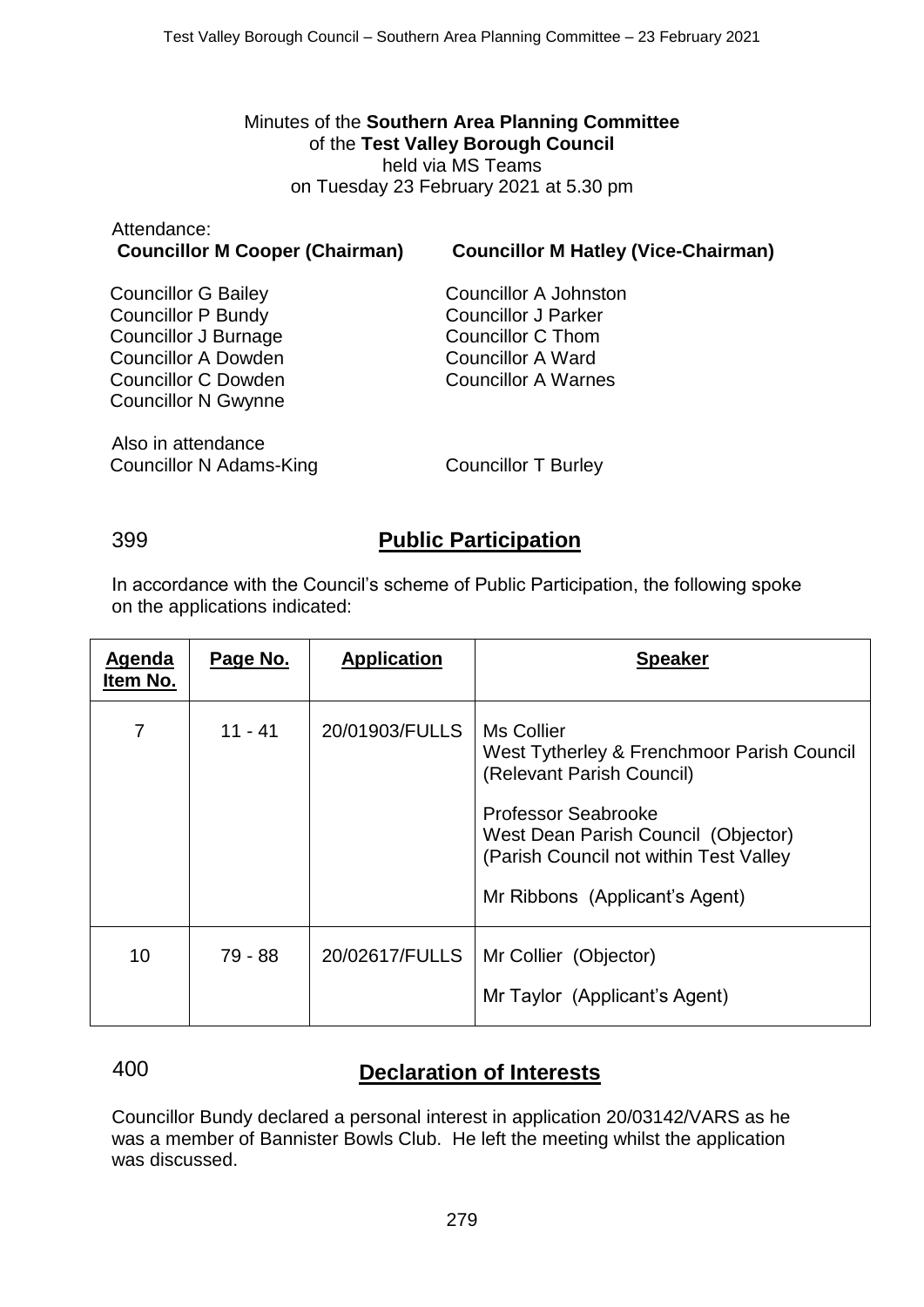### 401 **Minutes**

### **Resolved:**

**That the minutes of the meeting held on 12 January 2021 be confirmed and signed as a correct record.**

# 402 **Schedule of Development Applications**

### **Resolved:**

**That the applications for development as set out below be determined as indicated.**

## 403 **20/01903/FULLS**

| <b>APPLICATION NO.</b>  | 20/01903/FULLS                                                                                                                                 |
|-------------------------|------------------------------------------------------------------------------------------------------------------------------------------------|
| <b>APPLICATION TYPE</b> | FULL APPLICATION - SOUTH                                                                                                                       |
| <b>REGISTERED</b>       | 11.08.2020                                                                                                                                     |
| <b>APPLICANT</b>        | Mr J Ribbans, Knightsgate UK Ltd                                                                                                               |
| <b>SITE</b>             | Glebe Farm, Rectory Hill, West Dean, SP5 1JL,                                                                                                  |
|                         | <b>WEST TYTHERLEY AND FRENCHMOOR</b>                                                                                                           |
| <b>PROPOSAL</b>         | Erection of dwelling and garages with annex, following<br>the removal of existing agricultural buildings<br>(Amended scheme to 19/00876/FULLS) |
| <b>AMENDMENTS</b>       | Additional information received 02/09/20, 03/09/20,<br>29/09/20 & 22/10/20.                                                                    |
| <b>CASE OFFICER</b>     | Mr Paul Goodman                                                                                                                                |
|                         |                                                                                                                                                |

**Delegate to Head of Planning & Building for completion of satisfactory consultation with Natural England and s106 legal agreement to secure;**

- **Removal of land from agricultural production**
- **Future management of the mitigation land, and**
- **New Forest SPA contribution.**

**Then PERMISSION subject to:** 

- **1. The development hereby permitted shall be begun within three years from the date of this permission. Reason: To comply with the provision of Section 91 of the Town and Country Planning Act 1990 as amended by Section 51 of the Planning and Compulsory Purchase Act 2004.**
- **2. No development shall take place above DPC level of the development hereby permitted until samples and details of the materials to be used in the construction of all external surfaces hereby permitted have been submitted to and approved in writing by the Local Planning Authority. Development shall be carried out in accordance with the approved details.**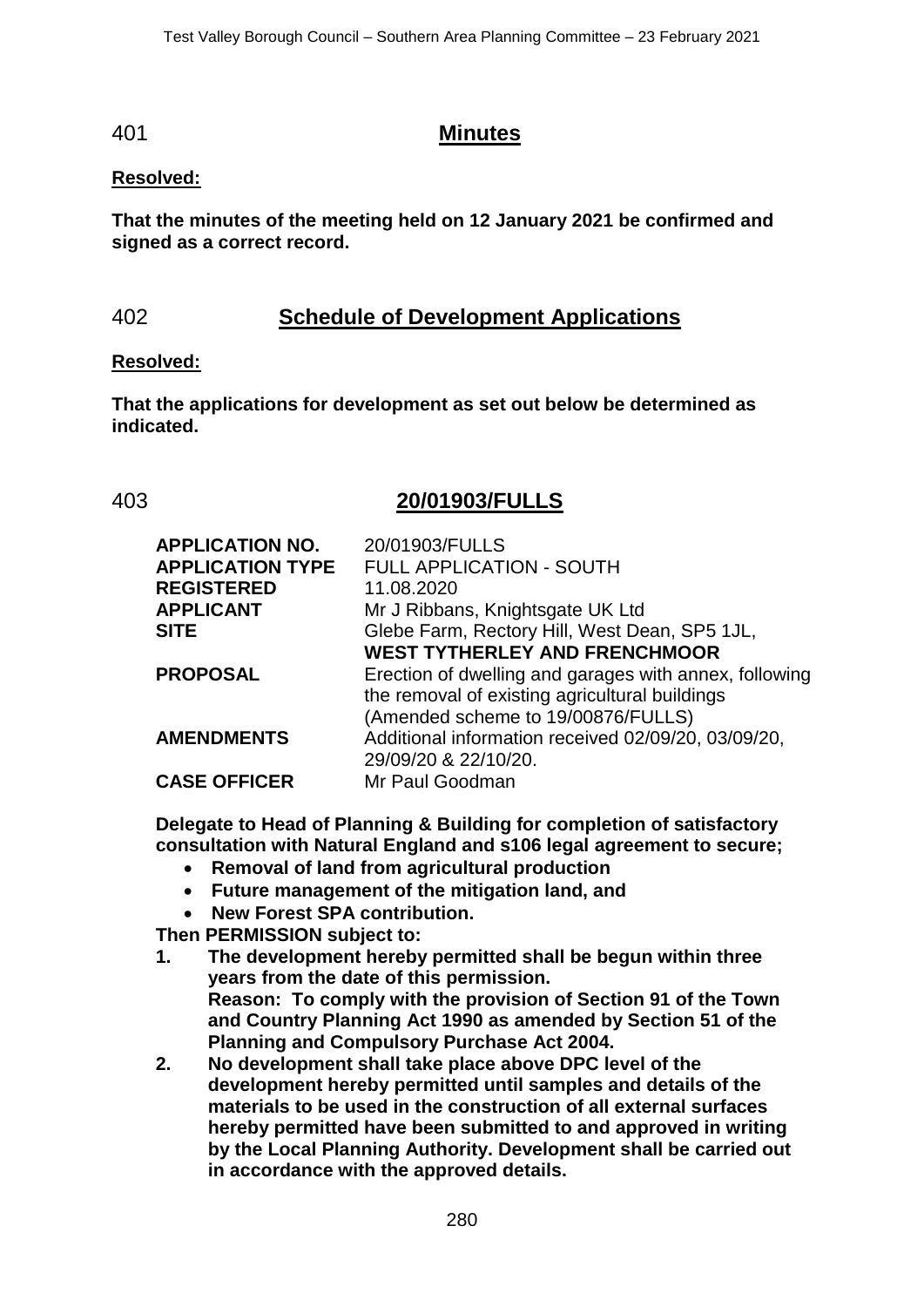**Reason: To ensure the development has a satisfactory external appearance in the interest of visual amenities in accordance with Test Valley Borough Revised Local Plan (2016) Policy E1.**

**3. Notwithstanding the James Fuller Arboricultural Impact Appraisal and Method Statement reference JFA0251 dated August 2020 and the tree protection plan (JFA0251.03 TPP dated 01/09/2020) no development shall take place until an updated report, including the retention of the trees of ecological interest as identified in the Aerial Tree Inspection (EPR December 2020) has been submitted to and approved in writing by the Local Planning Authority. Development shall be undertaken in accordance with the approved details.** 

**Reason: To ensure the enhancement of the development by the retention of existing trees and natural features during the construction phase in accordance with Test Valley Borough Revised Local Plan policy E2.**

**4. Tree protective measures installed (in accordance with the tree protection condition) shall be maintained and retained for the full duration of works or until such time as agreed in writing with the Local Planning Authority. No activities, nor material storage, nor placement of site huts or other equipment what-so-ever shall take place within the barrier.**

**Reason: To ensure the avoidance of damage to existing trees and natural features during the construction phase in accordance with Test Valley Borough Revised Local Plan policy E2.**

- **5. All service routes, drain runs, soakaways or excavations in connection with the development hereby permitted shall remain wholly outside the tree protective barrier. Reason: To ensure the avoidance of damage to existing trees and natural features during the construction phase in accordance with Test Valley Borough Revised Local Plan policy E2.**
- **6. No development shall take place above DPC level until full details of hard and soft landscape works have been submitted and approved.**

**Details shall include-where appropriate: proposed finished levels or contours; means of enclosure; car parking layouts; other vehicle and pedestrian access and circulation areas; hard surfacing materials. Soft landscape works shall include: planting plans; written specifications (including cultivation and other operations associated with plant and grass establishment); schedules of plants, noting species, plant sizes and proposed numbers/densities. The soft landscape proposals shall include details of soft boundary treatments to the outside edges of the site. Notwithstanding the submitted information suitable soft landscape proposals should be native species chosen to provide screening whilst retaining an informal character in the rural area. The landscape works shall be carried out in accordance with the implementation programme and in accordance with the management plan.**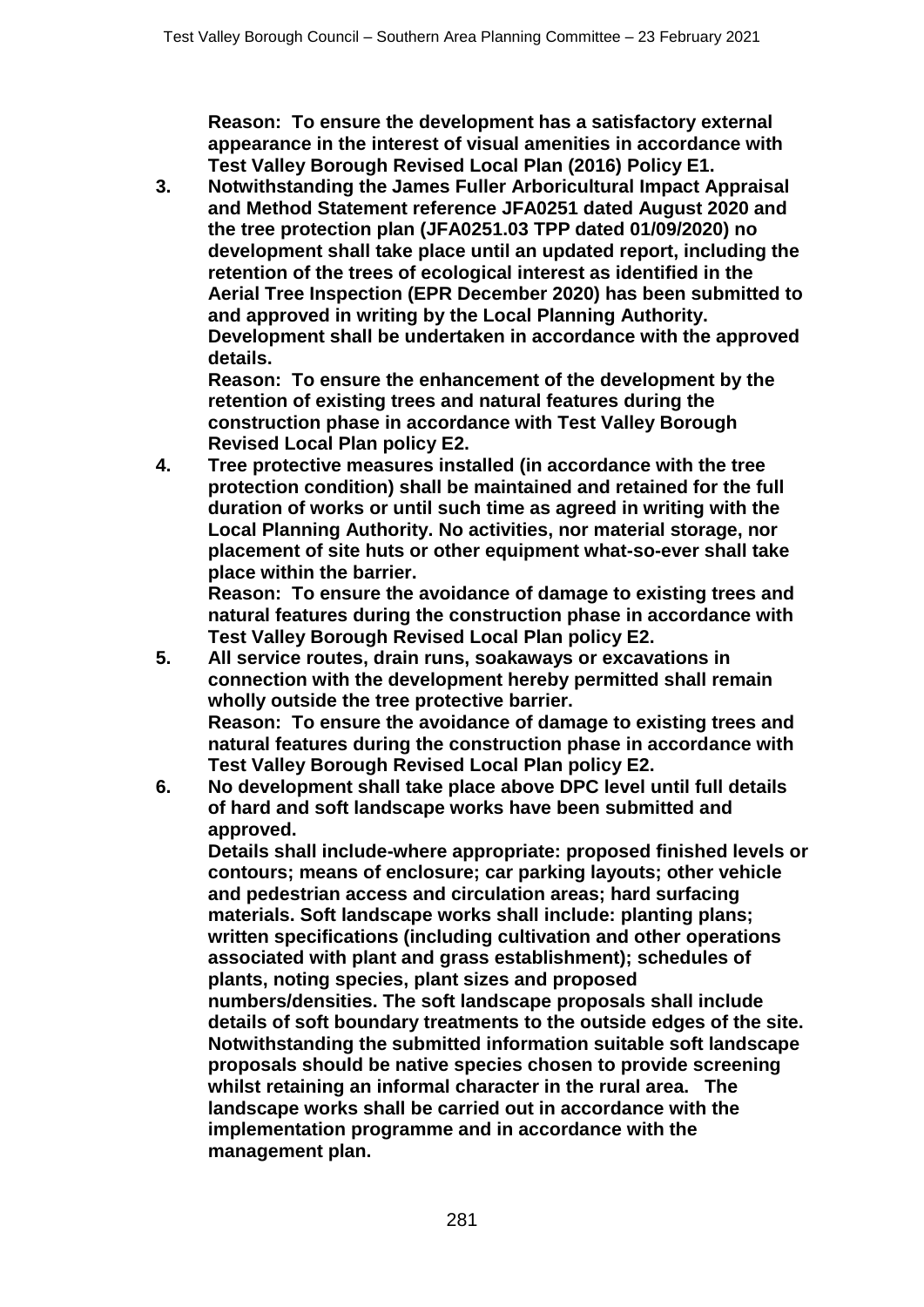**Reason: To improve the appearance of the site and enhance the character of the development in the interest of visual amenity and contribute to the character of the local area in accordance with Test Valley Borough Revised Local Plan (2016) Policy E1 and E2.**

- **7. The development shall not be occupied until space has been laid out and provided for the parking and manoeuvring of vehicles to enable them to enter and leave the site in a forward gear in accordance with the approved plan and this space shall thereafter be reserved for such purposes at all times. Reason: In the interests of highway safety in accordance with Test Valley Borough Revised Local Plan (2016) Policy T1.**
- **8. Any gates shall be set back at least 4.5 metres from the edge of the carriageway of the adjoining highway. Reason: In the interest of highway safety in accordance with Test Valley Borough Revised Local Plan (2016) Policy T1.**
- **9. Details of any external lighting shall be submitted to and approved in writing by the local planning authority prior to first installing any such lighting before the building(s) is/are occupied. Development shall be carried out in accordance with the approved details. Reason: To safeguard the amenities of the area and/or in the interests of road safety in accordance with Test Valley Borough Revised Local Plan (2016) Policy E8.**
- **10. The development hereby approved shall be designed and built to meet Regulation 36 2 (b) requirement of 110 litres/person/day water efficiency set out in part G2 of Building Regulations 2015. Reason: In the interests of improving water usage efficiency in accordance with policy E7 of the Test Valley Borough Revised Local Plan 2016.**
- **11. There shall be no construction or demolition works, no machinery shall be operated, no processes carried out and no deliveries received or dispatched outside the following times: 07:30 to 18:00 hours Monday to Friday and 08:00 to 13:00 hours on Saturday. In addition, no such activities shall take place on Sundays, Bank or Public holidays.**

**Reason: In the interests of the amenities of neighbouring properties in accordance with Test Valley Borough Local Plan policies E8 and LWH4.**

**12. In the event that contamination is found at any time during demolition and/or construction works, the presence of such contamination shall be reported in writing to the Local Planning Authority without delay and development shall be suspended on the affected part of the site until a remediation scheme for dealing with that contamination has been approved by the Local Planning Authority. The approved remediation scheme shall be implemented and, if requested, a verification report, for the purpose of certifying adherence to the approved remediation scheme, shall be submitted to the Local Planning Authority prior to the site being brought in to use.**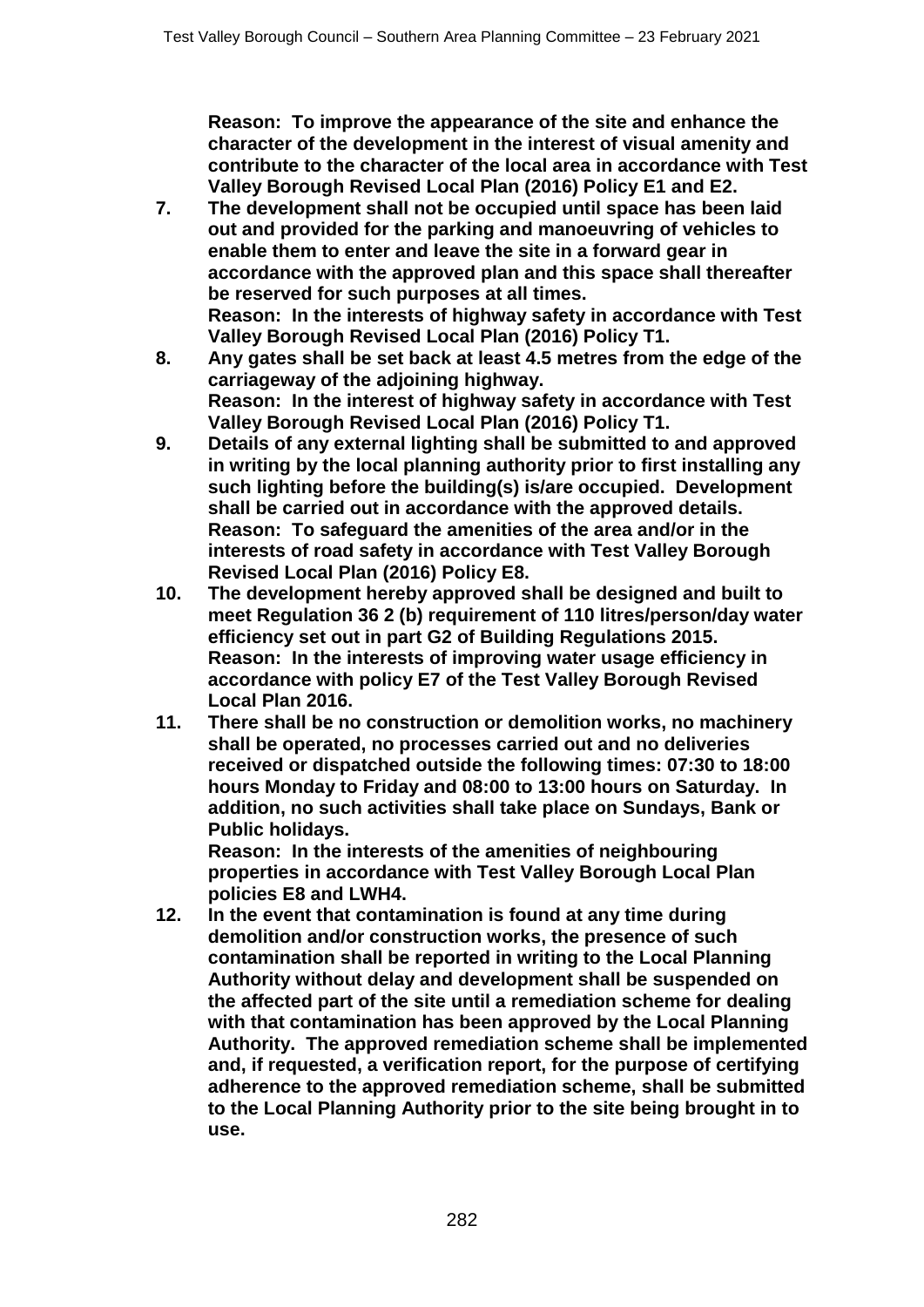**Reason: To ensure a safe living/working environment in accordance with Test Valley Borough Local Plan 2006 policy HAZ04.**

- **13. Development shall proceed in accordance with the measures set out in Sections 3.5 to 3.10 of the Preliminary Ecological Appraisal Report by Practical Ecology Ltd (November 2019) and additional Memo (Michelle Haines, Dave Leach Ecology 1st October 2020). Reason: To ensure the protection of protected/notable species in accordance with Policy E5 of the Test Valley Revised Local Plan DPD.**
- **14. Prior to the first occupation of the dwelling hereby permitted the existing structures/buildings that remain on the site and which relate to the previously permitted development notifications (15/01677/PDQS, 15/00168/PDMB and 14/01947/PDMBS), - including those that are unauthorised in planning terms, together with any mobile home shall be demolished and removed from the site. Reason: In order ensure no net increase in residential dwellings in the countryside in accordance with policy COM2 of the Test Valley Borough Revised Local Plan 2016 and to ensure that the resulting development has a satisfactory external appearance in the interest of visual amenities in accordance with Test Valley Borough Revised Local Plan (2016) Policies E1 and E2.**
- **15. The development hereby permitted shall not be carried out except in complete accordance with the details shown on the submitted plans, numbers:**

**KGUK-20-014-100 Rev A KGUK-20-014-001 Rev B KGUK-20-014-050 KGUK-20-014-101 KGUK-20-014-152 KGUK-20-014-151 2929-PP-01 A 2929-PP-02 A 2929-PS-01** 

**Reason: For the avoidance of doubt and in the interests of proper planning.** 

**16. No development shall take place unless or until an Environmental Management Plan has been submitted to, and approved in writing by, the Local Planning Authority. The Environmental Management Plan shall cover the control of noise, dust and spoil during the demolition, site preparation and construction phases of development. The Environmental Management Plan shall include the provision of wheel washing, and any other suitable facility, to avoid the deposit of spoil onto the highway network. Work shall be undertaken in accordance with the approved Environmental Management Plan.** 

**Reason: In the interests of the amenities of neighbouring properties and highways safety in accordance with Test Valley Borough Local Plan policies E8, LWH4 and T1.**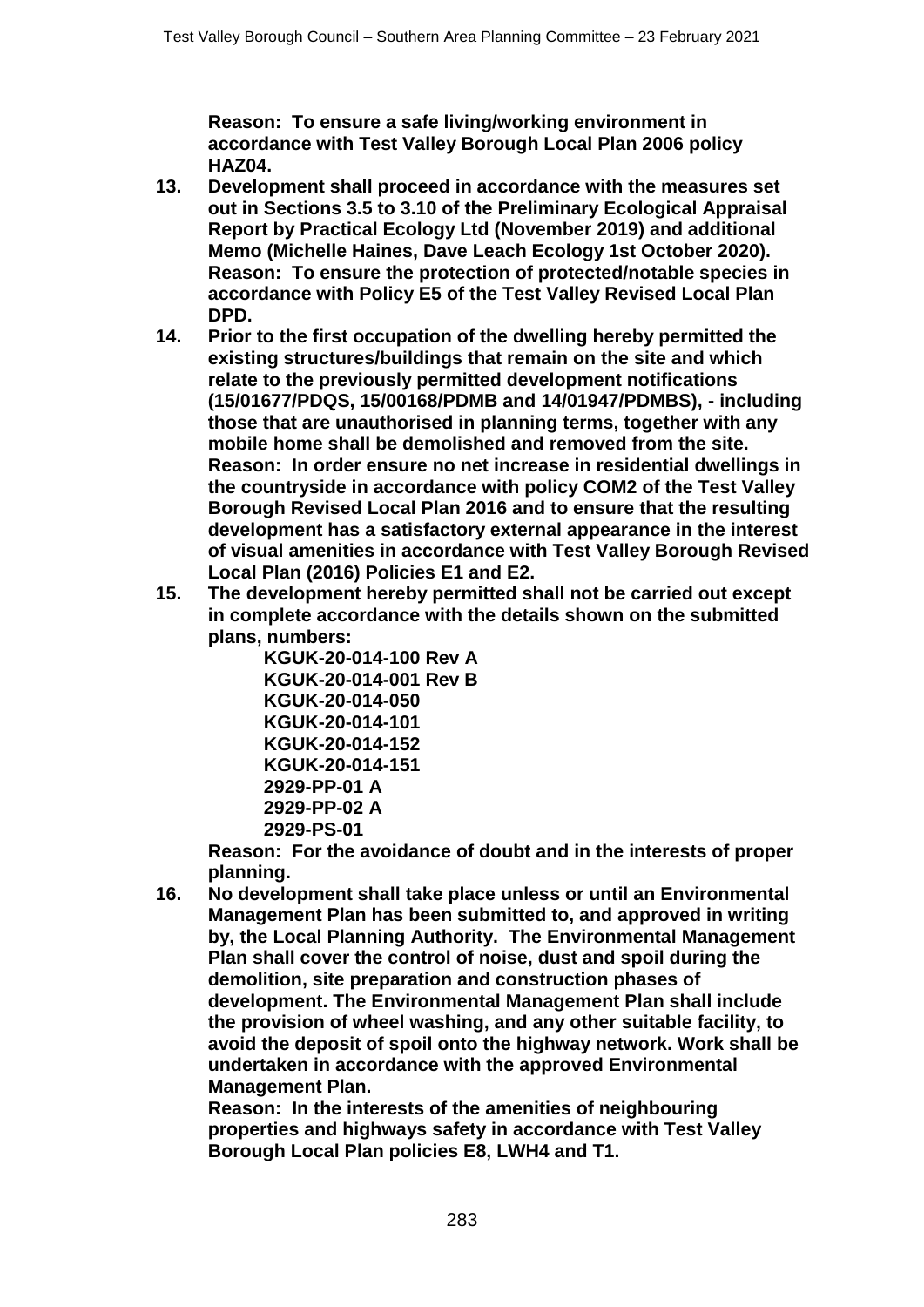**Notes to applicant:**

- **1. The development hereby permitted shall be carried out and completed strictly in accordance with the submitted plans, specifications and written particulars for which permission is hereby granted or which are subsequently submitted to, and approved in writing by, the Local Planning Authority and in compliance with any conditions imposed by the Local Planning Authority.**
- **2. In reaching this decision Test Valley Borough Council (TVBC) has had regard to the National Planning Policy Framework and takes a positive and proactive approach to development proposals focused on solutions. TVBC work with applicants and their agents in a positive and proactive manner offering a pre-application advice service and updating applicants/agents of issues that may arise in dealing with the application and where possible suggesting solutions.**

## 404 **20/02408/FULLS**

| <b>APPLICATION NO.</b><br><b>APPLICATION TYPE</b><br><b>REGISTERED</b><br><b>APPLICANT</b><br><b>SITE</b> | 20/02408/FULLS<br><b>FULL APPLICATION - SOUTH</b><br>05.10.2020<br>Mr Brett Hibbitt, Aster Group<br>Mount Pleasant, Tadburn Green, Berthon House,<br>Ashley House and St Mary's, off Broadwater Road and<br>Banning Street, Romsey, SO51 8GP, ROMSEY<br><b>TOWN</b> |
|-----------------------------------------------------------------------------------------------------------|---------------------------------------------------------------------------------------------------------------------------------------------------------------------------------------------------------------------------------------------------------------------|
| <b>PROPOSAL</b>                                                                                           | Addition of steel staircases to provide a secondary<br>means of escape from upper levels to the following<br>blocks of accommodation:<br>Mount Pleasant; Tadburn Green; Berthon House;<br>Ashley House and St Marys                                                 |
| <b>AMENDMENTS</b>                                                                                         | Amended plans and additional information received 18<br>January 2021                                                                                                                                                                                                |
| <b>CASE OFFICER</b>                                                                                       | Mrs Sarah Appleton                                                                                                                                                                                                                                                  |

### **PERMISSION subject to:**

- **1. The development hereby permitted shall be begun within three years from the date of this permission. Reason: To comply with the provision of Section 91 of the Town and Country Planning Act 1990 as amended by Section 51 of the Planning and Compulsory Purchase Act 2004.**
- **2. The development hereby permitted shall not be carried out except in complete accordance with the details shown on the submitted plans, numbers:**

**Site Location Plan - 200421 1100 P3 Site Plan - 200421 1110 P2 Ashley House Proposed Elevations 200421 3004 P5 Berthon House Proposed Elevations 200421 3003 P5**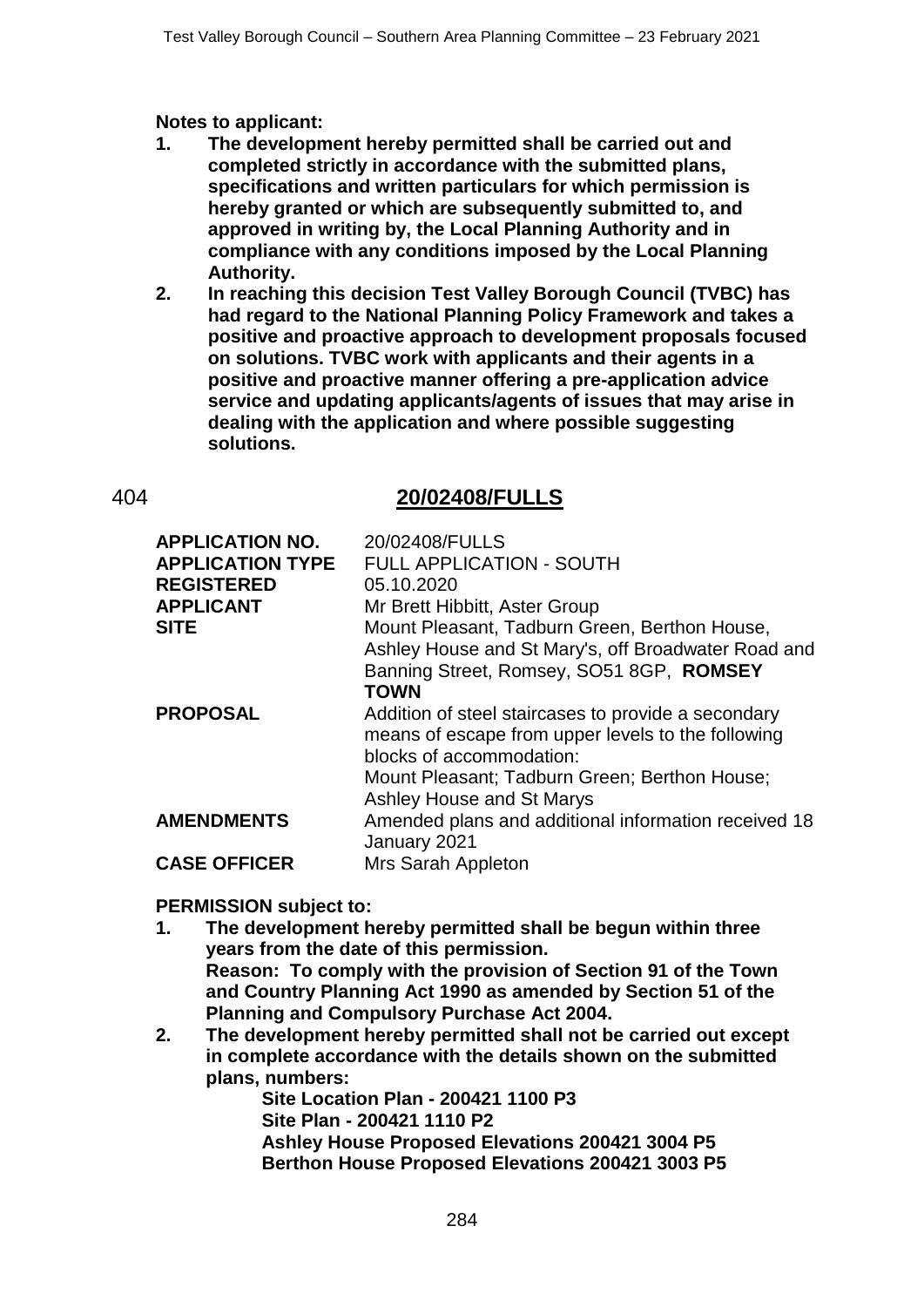**Mount Pleasant Proposed Elevations 200421 3002a P5 St Marys Proposed Elevations 200421 3005 P5 Tadburn Green 1 Proposed Elevations 200421 3000 P5 Tadburn Green 2 Proposed Elevations 200421 3001 P5 Proposed Plan and Elevation Fencing 200421 3010 P3**

**Reason: For the avoidance of doubt and in the interests of proper planning.**

**3. The development hereby approved shall be undertaken in full accordance with the provisions set out within the Treework Environmental Practice Arboricultural Impact Appraisal reference 200930-1.0-BSR-AIA-PM Reason: To ensure the enhancement of the development by the** 

**retention of existing trees and natural features during the construction phase in accordance with Test Valley Borough Revised Local Plan policy E2.**

**4. Tree protective measures installed (in accordance with the tree protection condition) shall be maintained and retained for the full duration of works or until such time as agreed in writing with the Local Planning Authority. No activities, nor material storage, nor placement of site huts or other equipment what-so-ever shall take place within the barrier.**

**Reason: To ensure the avoidance of damage to existing trees and natural features during the construction phase in accordance with Test Valley Borough Revised Local Plan policy E2.**

**5. Within 1 month of the commencement of development, full details of hard and soft landscape works along with an implementation and management/maintenance strategy for a minimum period of 5 years shall be submitted to and approved in writing by the Local Planning Authority. Details shall include hard surfacing materials, planting plans, written specifications (including cultivation and other operations associated with plant and grass establishment); schedules of plants, noting species, plant sizes and proposed numbers/densities. The landscape works shall be carried out in full accordance with the approved details.**

**Reason: To improve the appearance of the site and enhance the character of the development in the interest of visual amenity and contribute to the character of the local area in accordance with Test Valley Borough Revised Local Plan (2016) Policy E1 and E2.**

**Note to Applicant:**

**1. In reaching this decision Test Valley Borough Council (TVBC) has had regard to the National Planning Policy Framework and takes a positive and proactive approach to development proposals focused on solutions. TVBC work with applicants and their agents in a positive and proactive manner offering a pre-application advice service and updating applicants/agents of issues that may arise in dealing with the application and where possible suggesting solutions.**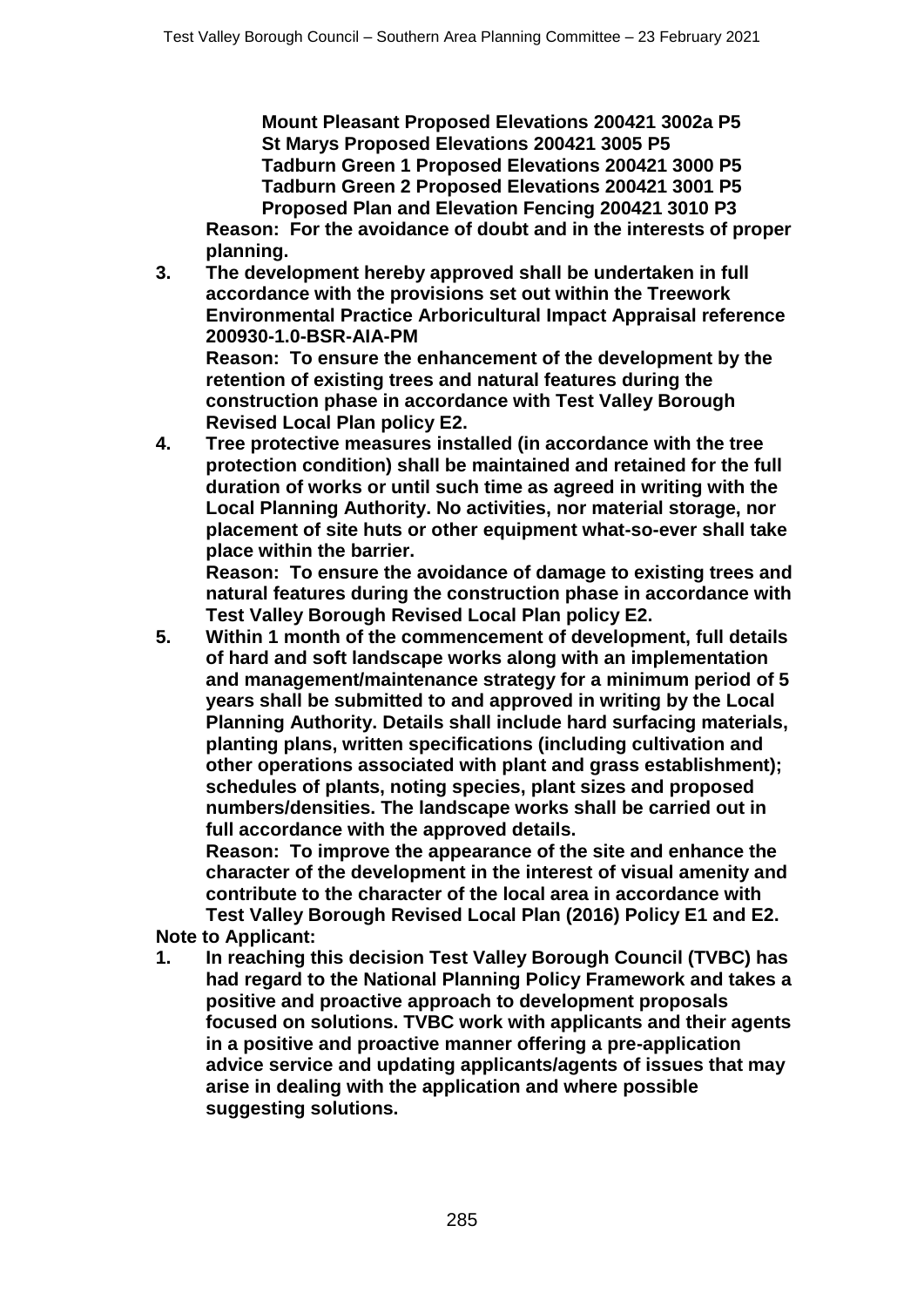## 405 **20/02676/FULLS**

| <b>APPLICATION NO.</b><br><b>APPLICATION TYPE</b> | 20/02676/FULLS<br><b>FULL APPLICATION - SOUTH</b>                        |
|---------------------------------------------------|--------------------------------------------------------------------------|
| <b>REGISTERED</b>                                 | 30.10.2020                                                               |
| <b>APPLICANT</b>                                  | Ms N Herdrickse                                                          |
| <b>SITE</b>                                       | 78 Botley Road, North Baddesley, SO52 9DU,                               |
|                                                   | <b>NORTH BADDESLEY</b>                                                   |
| <b>PROPOSAL</b>                                   | Change of use of ground floor to dental practice with<br>parking at rear |
| <b>AMENDMENTS</b>                                 | <b>None</b>                                                              |
| <b>CASE OFFICER</b>                               | Mr Graham Melton                                                         |
|                                                   |                                                                          |

**Delegated to the Head of Planning and Building to:**

- **Complete a s106 Agreement to secure the cessation of the existing dentist practice use at existing premises, 32 Botley Road, prior to occupation of the new premises;**
- **Allow the submission, and consideration, of additional information on hard surfacing materials for the parking area and access, which must be a non-migratory material to ensure that the proposed development and associated vehicle movements do not have an adverse noise impact of adjoining residential properties, and**
- **Impose any reasonable additional or amended conditions considered necessary following that process, to adequately deal with surface water disposal and the timely provision of the agreed hard surfacing prior to first use as a dentist practice.**

**Then PERMISSION subject to:**

- **1. The development hereby permitted shall be begun within three years from the date of this permission. Reason: To comply with the provision of Section 91 of the Town and Country Planning Act 1990 as amended by Section 51 of the Planning and Compulsory Purchase Act 2004.**
- **2. The development hereby permitted shall not be carried out except in complete accordance with the details shown on the submitted plans, numbers: Site Location Plan (100) Proposed Site Plan (001 Rev E) Proposed Floor Plans Reason: For the avoidance of doubt and in the interests of proper**

**planning.**

**3. The operation of the use hereby permitted shall be restricted such that the start time of appointments for clients will limited to be within the hours of 08:00 and 18:00 Monday to Friday and 09:00 and 13:00 on Saturday only, and at no time on Sundays and Bank Holidays.**

**Reason: To protect the amenities of local residents in accordance with Policies E8 and LHW4 of the Test Valley Borough Revised Local Plan (2016).**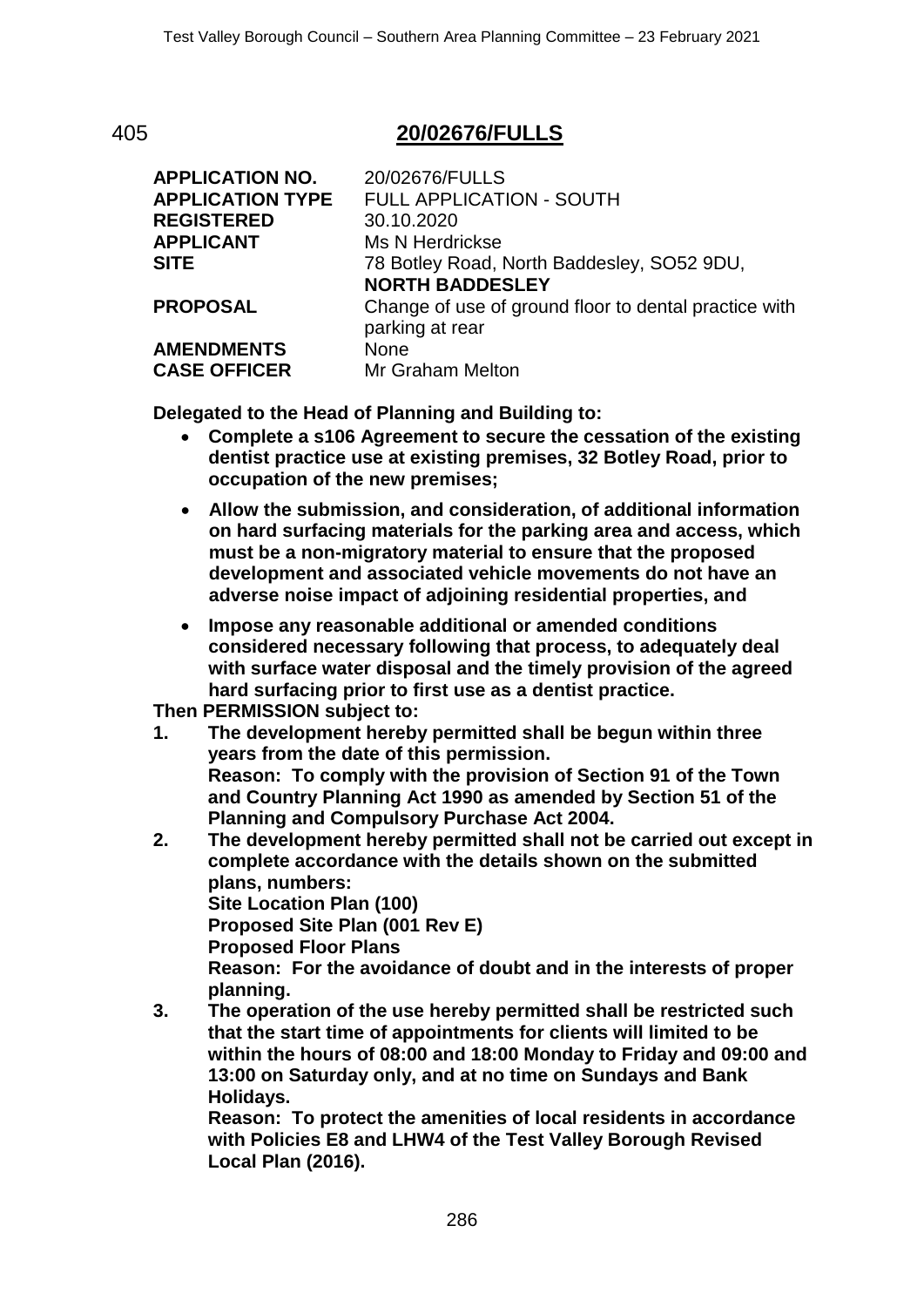- **4. No fixed plant or machinery shall be installed outside of any building, except where prior approval has been obtained from the Local Planning Authority prior to installation. Any application seeking prior approval shall demonstrate that the proposed plant or machinery will not have a significant adverse impact upon the amenity of neighbouring properties by virtue of the emission of noise. Any fixed plant or machinery shall be installed in accordance with the approved details and retained in perpetuity. Reason: To protect the amenities of local residents in accordance with Policies E8 and LHW4 of the Test Valley Borough Revised Local Plan (2016).**
- **5. The site shall be used for a dentist practice and for no other purpose (including any other purpose in Class E of the Schedule to the Town and Country Planning (Use Classes) (Amendment) (England) Regulations 2020 (or in any provisions equivalent to that class in any statutory instrument revoking or re-enacting that Order with or without modification).**

**Reason: The proposed use is acceptable but the Local Planning Authority wish to consider any future proposal for a change of use having regard to the circumstances of the case for accordance Policies E8 and LHW4 of the Test Valley Borough Revised Local Plan (2016).**

- **6. Prior to the commencement of the use hereby permitted, 8 car parking spaces including parking for blue badge holders, shall be constructed, surfaced and laid out in accordance with the approved drawing Proposed Site Plan (001 Rev E). The area of land so provided shall be maintained at all times for this purpose. Reason: To ensure sufficient off-street parking has been provided in accordance with the minimum parking standards set out in Annexe G and Policy T2 of the Test Valley Borough Revised Local Plan (2016).**
- **7. Prior to occupation of the site the sound insulation measures set out in sections 5 and 6 of the 24Acoustics, 78 Botley Road, North Baddesley Separating Floor Sound Insulation Tests report (Reference: R8952-1 Rev 0, dated 22nd February 2021) shall be fully installed and completed. Thereafter, the sound insulation enhancements shall be permanently maintained and retained in perpetuity unless otherwise agreed in writing by the Local Planning Authority.**

**Reason: To protect the amenities of local residents in accordance with Policies E8 and LHW4 of the Test Valley Borough Revised Local Plan (2016).**

**Note to applicant:**

**1. In reaching this decision Test Valley Borough Council (TVBC) has had regard to paragraphs 186 and 187 of the National Planning Policy Framework and takes a positive and proactive approach to development proposals focused on solutions. TVBC work with applicants and their agents in a positive and proactive manner offering a pre-application advice service and updating**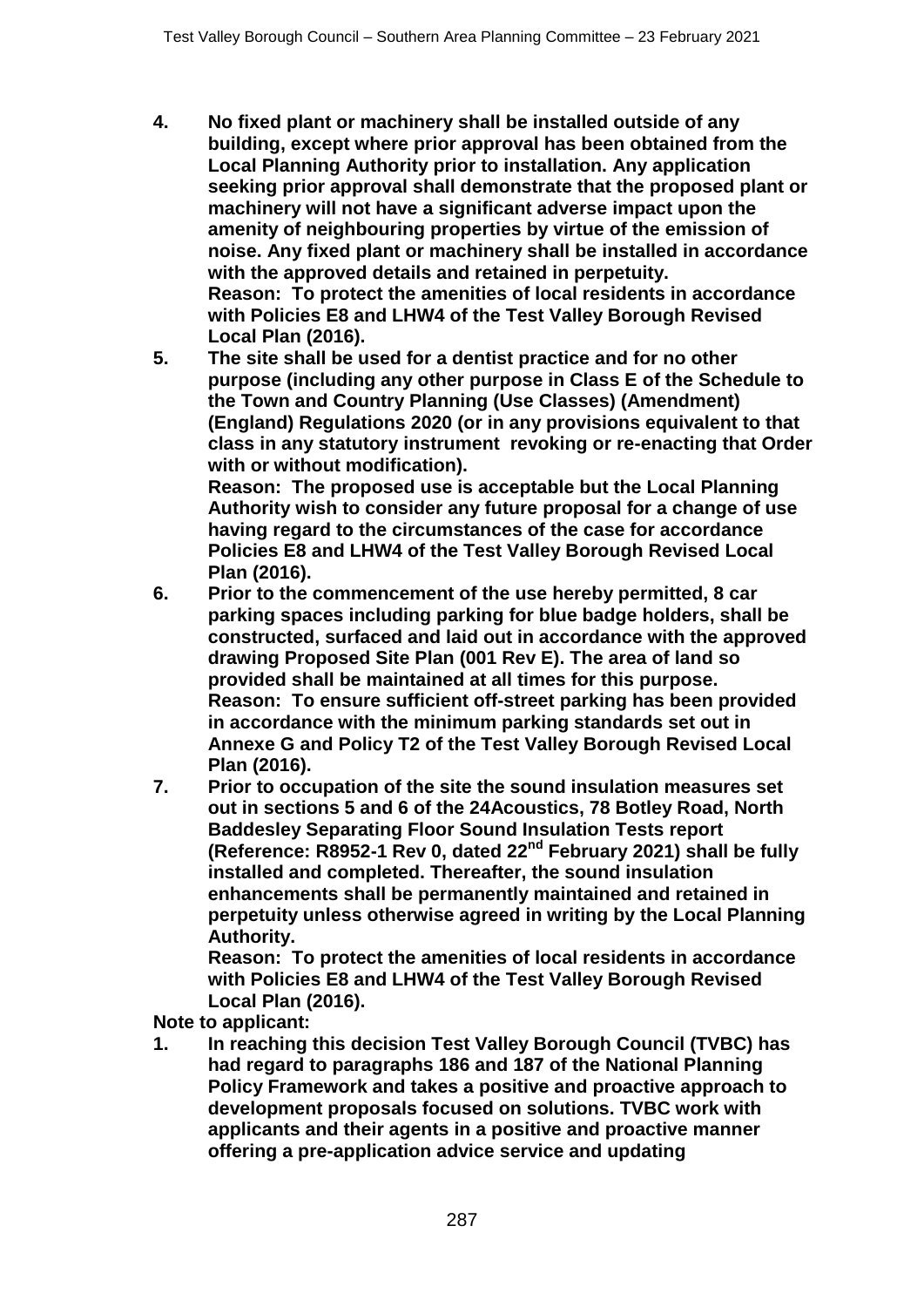**applicants/agents of issues that may arise in dealing with the application and where possible suggesting solutions.**

**If details are not submitted to or agreement cannot be reached on an alternative surfacing for the access road and parking area then REFUSE for the following reason:**

**1. The surfacing material for the proposed parking area and access comprising loose gravel, and due to the anticipated number and regular vehicle movements from the proposed use, and its proximity to residential dwellings and their associated outdoor amenity areas would result in a significant adverse impact on the amenities of these residential properties due to noise disturbance and would therefore be contrary to policies LHW4 and E8 of the Test Valley Borough Revised Local Plan (2016) and paragraph 127 of the National Planning Policy Framework which states that planning decisions should ensure developments create places with a high standard of amenity for existing and future users.**

## 406 **20/02617/FULLS**

| <b>APPLICATION NO.</b><br><b>APPLICATION TYPE</b><br><b>REGISTERED</b><br><b>APPLICANT</b><br><b>SITE</b> | 20/02617/FULLS<br><b>FULL APPLICATION - SOUTH</b><br>27.10.2020<br>Mrs Naomi Randal<br>14 - 14A Market Place, Romsey, Hampshire, SO51                                                                                                                                                         |
|-----------------------------------------------------------------------------------------------------------|-----------------------------------------------------------------------------------------------------------------------------------------------------------------------------------------------------------------------------------------------------------------------------------------------|
| <b>PROPOSAL</b>                                                                                           | 8NA, ROMSEY TOWN<br>Installation of external fabric awning and hand painted<br>signage. Redecoration of shopfront                                                                                                                                                                             |
| <b>AMENDMENTS</b>                                                                                         | 23.11.2020 - amended plan 562/SH/002 A and<br>historical photographs received<br>17.12.2020 - Amended plan 562/SH/002 B received<br>03.11.2021 - amended plan 562/SH/002 B received<br>25.01.2021 – description of development changed to<br>remove reference to the heat lamps and x3 lights |
| <b>CASE OFFICER</b>                                                                                       | <b>Katie Andrew</b>                                                                                                                                                                                                                                                                           |

### **PERMISSION subject to:**

- **1. The development hereby permitted shall be begun within three years from the date of this permission. Reason: To comply with the provision of Section 91 of the Town and Country Planning Act 1990 as amended by Section 51 of the Planning and Compulsory Purchase Act 2004.**
- **2. The development hereby permitted shall not be carried out except in complete accordance with the details shown on the submitted plans, numbers: 562/SH/002C, 562/SH/001, Location plan The external materials to be used in the construction of external surfaces of the development hereby permitted shall be in complete accordance with the details specified on these submitted plans. Reason: For the avoidance of doubt and in the interests of proper planning.**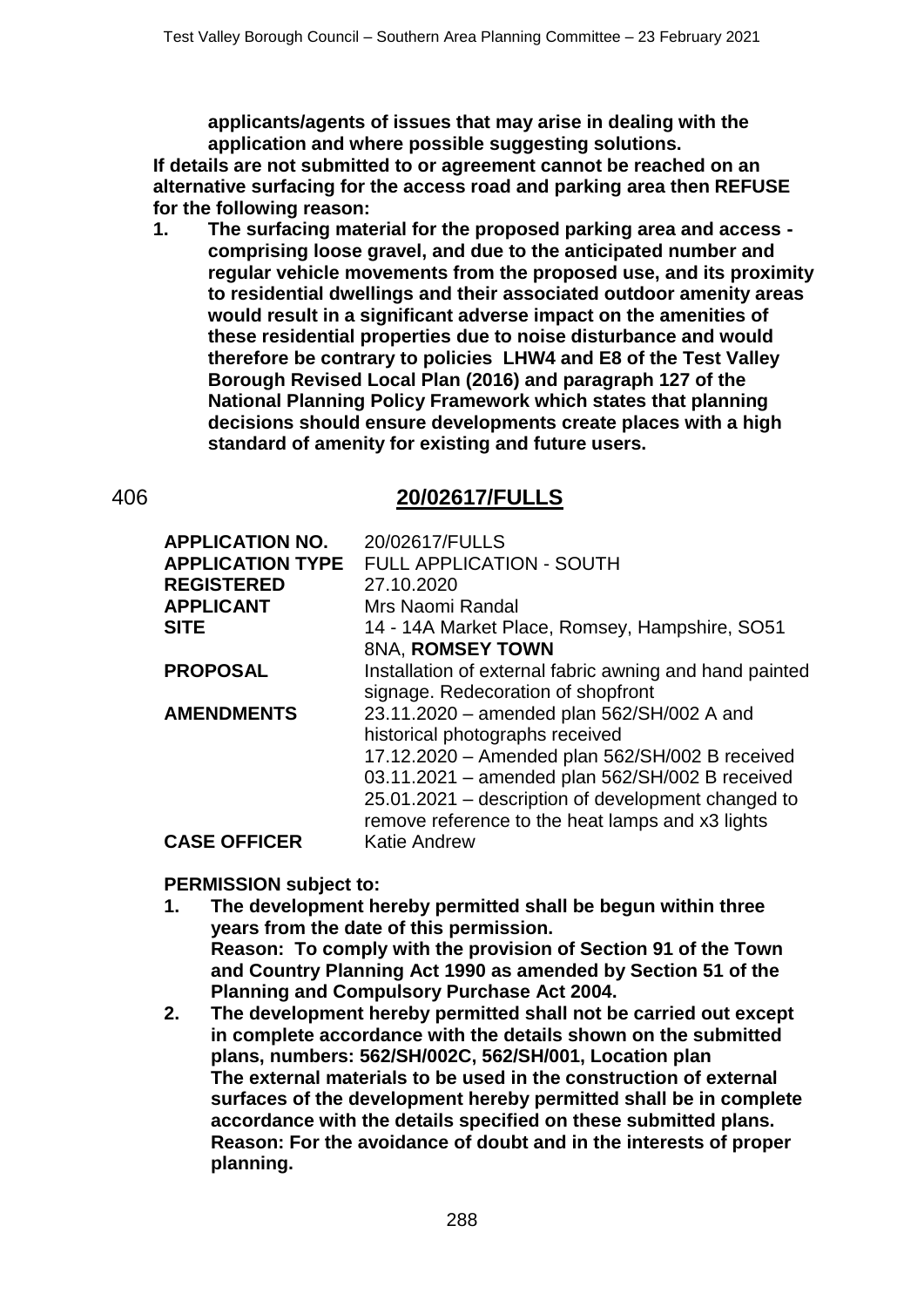- **3. The use of the building as shown on the submitted plan for the development hereby permitted shall not be open to customers outside the following times 08.00 hrs to 23.00 hrs daily. Reason: In the interests of the amenity of the area and in accordance with policy LHW4 of the Test Valley Borough Revised Local Plan 2016.**
- **4. Prior to installation of the awning box hereby approved, full details including scale drawings at a scale of 1:20 showing the detailing and appearance of the awning box (when open and closed) as well as how it would be attached to the building, shall be submitted to and approved in writing by the Local Planning Authority. Development shall be carried out in accordance with the approved details.**

**Reason: To protect the character and appearance of the Romsey Conservation Area and Listed Buildings in accordance with Test Valley Borough Revised Local Plan (2016) Policy E9.**

**Note to Applicant:**

**1. In reaching this decision Test Valley Borough Council (TVBC) has had regard to the National Planning Policy Framework and takes a positive and proactive approach to development proposals focused on solutions. TVBC work with applicants and their agents in a positive and proactive manner offering a pre-application advice service and updating applicants/agents of issues that may arise in dealing with the application and where possible suggesting solutions.**

## 407 **20/02618/LBWS**

| <b>APPLICATION NO.</b>  | 20/02618/LBWS                                           |
|-------------------------|---------------------------------------------------------|
| <b>APPLICATION TYPE</b> | <b>LISTED BUILDING WORKS - SOUTH</b>                    |
| <b>REGISTERED</b>       | 27.10.2020                                              |
| <b>APPLICANT</b>        | Mrs Naomi Randal                                        |
| <b>SITE</b>             | 14 - 14A Market Place, Romsey, Hampshire, SO51          |
|                         | 8NA, ROMSEY TOWN                                        |
| <b>PROPOSAL</b>         | Installation of external fabric awning and hand painted |
|                         | signage. Redecoration of shopfront                      |
| <b>AMENDMENTS</b>       | 23.11.2020 - amended plan 562/SH/002 A and              |
|                         | historical photographs received                         |
|                         | 17.12.2020 - Amended plan 562/SH/002 B received         |
|                         | 03.11.2021 - amended plan 562/SH/002 B received         |
|                         | 25.01.2021 – description of development changed to      |
|                         | remove reference to the heat lamps and x3 lights        |
| <b>CASE OFFICER</b>     | <b>Katie Andrew</b>                                     |
|                         |                                                         |

**CONSENT subject to:**

**1. The works hereby permitted shall be begun within three years from the date of this permission.**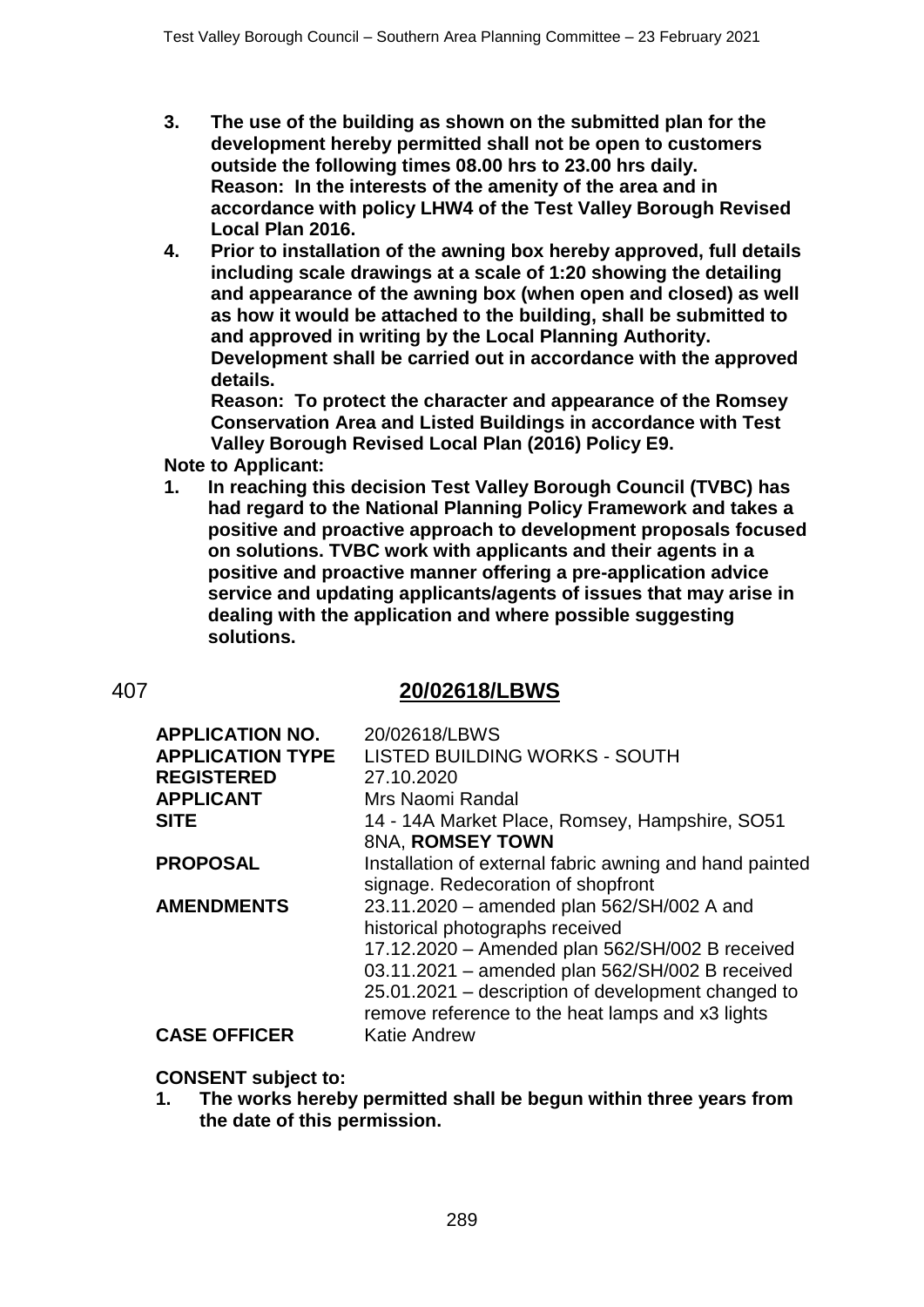**Reason: To comply with the provisions of Section 18 of the Planning (Listed Building and Conservation Areas) Act 1990, as amended by Section 51 of the Planning and Compulsory Purchase Act 2004.**

- **2. The works hereby consented shall not be carried out except in complete accordance with the details shown on the submitted plans, numbers: 562/SH/002C, 562/SH/001, Location plan The external materials to be used in the construction of external surfaces of the development hereby permitted shall be in complete accordance with the details specified on these submitted plans. Reason: For the avoidance of doubt and in the interests of proper planning.**
- **3. The use of the building as shown on the submitted plan for the development hereby permitted shall not be open to customers outside the following times 08.00 hrs to 23.00 hrs daily. Reason: In the interests of the amenity of the area and in accordance with policy LHW4 of the Test Valley Borough Revised Local Plan 2016.**
- **4. Prior to installation of the awning box hereby approved, full details including scale drawings at a scale of 1:20 showing the detailing and appearance of the awning box (when open and closed) as well as how it would be attached to the building, shall be submitted to and approved in writing by the Local Planning Authority. Development shall be carried out in accordance with the approved details.**

**Reason: To protect the character and appearance of the Romsey Conservation Area and Listed Buildings in accordance with Test Valley Borough Revised Local Plan (2016) Policy E9.**

**Note to Applicant:**

**1. In reaching this decision Test Valley Borough Council (TVBC) has had regard to the National Planning Policy Framework and takes a positive and proactive approach to development proposals focused on solutions. TVBC work with applicants and their agents in a positive and proactive manner offering a pre-application advice service and updating applicants/agents of issues that may arise in dealing with the application and where possible suggesting solutions.**

# 408 **20/02619/ADVS**

| 20/02619/ADVS                                        |
|------------------------------------------------------|
| <b>ADVERTISEMENT - SOUTH</b>                         |
| 27.10.2020                                           |
| Mrs Naomi Randal                                     |
| 14 - 14A Market Place, Romsey, Hampshire, SO51       |
| 8NA, ROMSEY TOWN                                     |
| External fabric awning and painted signage to awning |
| and fascia                                           |
|                                                      |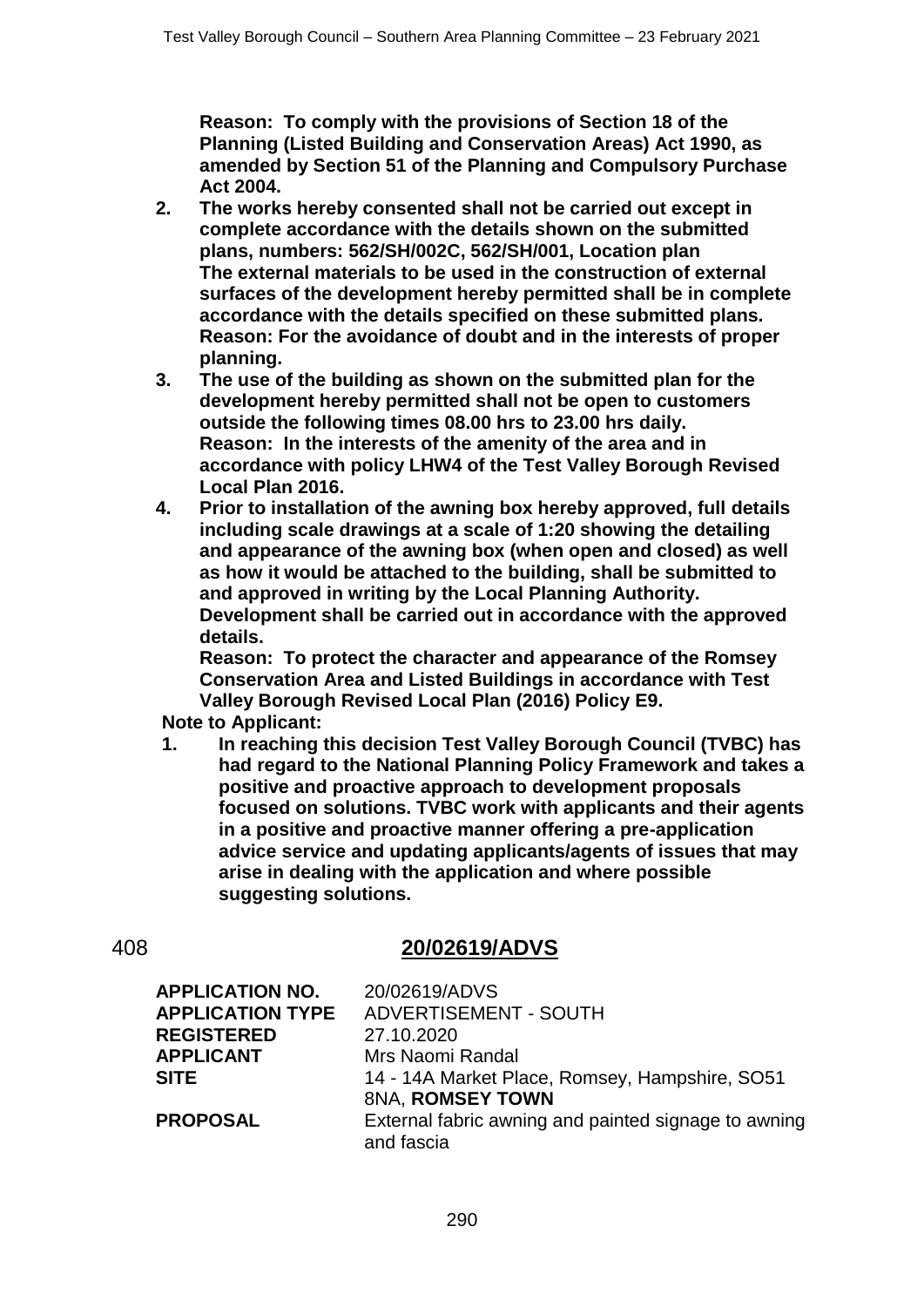| <b>AMENDMENTS</b>   | 23.11.2020 – amended plan 562/SH/002 A and      |
|---------------------|-------------------------------------------------|
|                     | historical photographs received                 |
|                     | 17.12.2020 - Amended plan 562/SH/002 B received |
|                     | 03.11.2021 - amended plan 562/SH/002 B received |
| <b>CASE OFFICER</b> | Katie Andrew                                    |

### **CONSENT subject to:**

- **1. The proposed signs hereby consented are granted for a period of 5 years from the date of this decision notice. Reason: In order that the Local Planning Authority can exercise control in the locality in the interest of the local visual amenities in accordance with guidance as set out in paragraph 132 of the National Planning Policy Framework.**
- **2. The works hereby consented shall not be carried out except in complete accordance with the details shown on the submitted plans, numbers: 562/SH/002C, 562/SH/001, Location plan The external materials to be used in the construction of external surfaces of the development hereby permitted shall be in complete accordance with the details specified on these submitted plans.**

**Reason: For the avoidance of doubt and in the interests of proper planning.**

**Note to applicant:**

**1. In reaching this decision Test Valley Borough Council (TVBC) has had regard to the National Planning Policy Framework and takes a positive and proactive approach to development proposals focused on solutions. TVBC work with applicants and their agents in a positive and proactive manner offering a pre-application advice service and updating applicants/agents of issues that may arise in dealing with the application and where possible suggesting solutions.**

## 409 **20/03142/VARS**

| <b>APPLICATION NO.</b>  | 20/03142/VARS                                                                                               |
|-------------------------|-------------------------------------------------------------------------------------------------------------|
| <b>APPLICATION TYPE</b> | <b>VARIATION OF CONDITIONS - SOUTH</b>                                                                      |
| <b>REGISTERED</b>       | 10.12.2020                                                                                                  |
| <b>APPLICANT</b>        | Mr Roger Honey                                                                                              |
| <b>SITE</b>             | Banister Park Bowling Club, Stoneham Lane, South<br>Eastleigh, SO50 9HT, CHILWORTH                          |
| <b>PROPOSAL</b>         | Removal of condition 02 of TVS.1949/7 (Provision of                                                         |
|                         | two self-contained flats) which restricts occupancy of<br>the flats to persons employed at the bowling club |
| <b>AMENDMENTS</b>       | <b>None</b>                                                                                                 |
| <b>CASE OFFICER</b>     | Mr Paul Goodman                                                                                             |